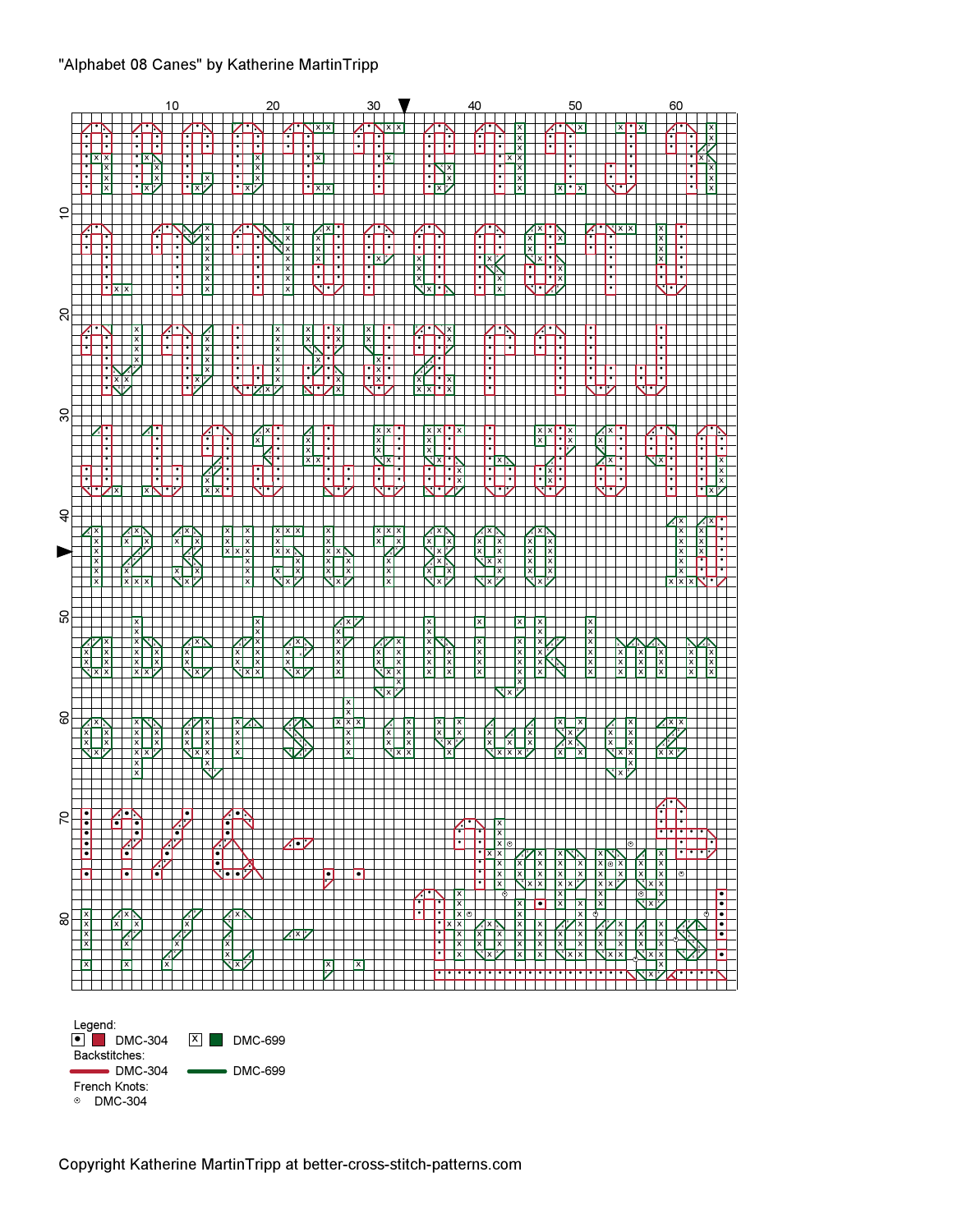# Alphabet 08 Canes

| Author:             | Katherine MartinTripp            |
|---------------------|----------------------------------|
| Company:            | <b>Extra Mile Mercantile</b>     |
| Copyright:          | Katherine Martin Tripp           |
| Website:            | better-cross-stitch-patterns.com |
| <b>Fabric:</b>      | Evenweave                        |
| <b>Grid Size:</b>   | 66W x 87H                        |
| <b>Design Area:</b> | 7.11" x 9.44" (64 x 85 stitches) |

**Legend:**<br> $\begin{bmatrix} \bullet \\ \bullet \end{bmatrix}$  [2] DMC 304 christmas red - md  $X$  [2] DMC 699 christmas green

Backstitch Lines:

DMC-304 christmas red - md **COME COMC-699** christmas green

#### French Knots:

" DMC-304 christmas red - md

#### **In the Photograph:**

The "Alphabet 08" is stitched on 18-count Aida over two threads. I used DMC floss.

For the upper case letters, numbers (those with candy canes) and punctuation (those stitched in red):

- 2 strands for cross stitches and partial stitches
- 2 strands for backstitches

For the lower case letters, numbers and punctuation (those in green without candy canes):

- 2 strands for cross stitches and partial stitches
- 1 strand for backstitches
- 1 strand, wrapped once, for the French Knot detail on or around the lower case letters (optional)

The letters backstitched with 2 strands have a fuller, more rounded shape. If you prefer the appearance of the lower case letters backstitched with a single thread, do the same for the upper case letters. The reverse is true for the lower case letters; backstitching with 2 strands fills in the letters more.

You can also eliminate the backstitches on the green altogether, leaving them to look like the needles on a Christmas tree.

**Description:** Block letters, standard/straight

#### **Characters Included:**

- Upper Case Letters
- Lower Case Letters
- Numbers
- Punctuation

#### **Height:**

- The upper case letters are 7 stitches high.
- The lower case letters without ascenders or descenders (ex: a, c, o) are 4 stitches high.
- The lower case letters with only ascenders (ex: b, d, h) or only descenders (ex: g, p, y) are 6 stitches high.

#### **Width:**

These letters have varying widths. The upper case letters range from 3 to 6 stitches wide. Most lower case letters are 3 stitches wide, but they range from 1 (i, l) to 5 (w).

#### **Stitch Complexity:**

- Full cross stitches
- 1/4 and 3/4 cross stitches
- 1/2 cross stitches
- Backstitches
- French Knots are optional. They can be sprinkled around the lower case letters, or randomly stitched directly on the lower case letter cross stitches.

Learn any unfamiliar stitches by clicking on the "How To..." button on the left menu of the Better Cross Stitch Patterns Home page. Check out my French Knot video for an easy way to make this sometimes difficult knot.

#### **How to Fit Text into a Design:**

This is one of those alphabet designs that can stand alone. It would make a great holiday greeting card, tree ornament, bookmark, etc. Consider surrounding the text with a candy cane border. To resemble Christmas tree bulbs. use a variety of brightly colored floss for the French knots; increase the number of strands and the number of times you wrap the floss to make these "bulbs" larger. Candy canes come in all colors now. Consider using only the upper case letters for your text, but change the candy cane floss for each letter. Or stitch the same card for everyone on your list (this will go guickly), but vary the candy cane and border colors.

For more help on selecting and adapting cross stitch alphabets, click on the "Alphabet 123s" button on the left menu of the Home page. Thoroughly read "The 123's of the Counted Cross Stitch Alphabet" to learn how to select and adapt cross stitch alphabets.

K